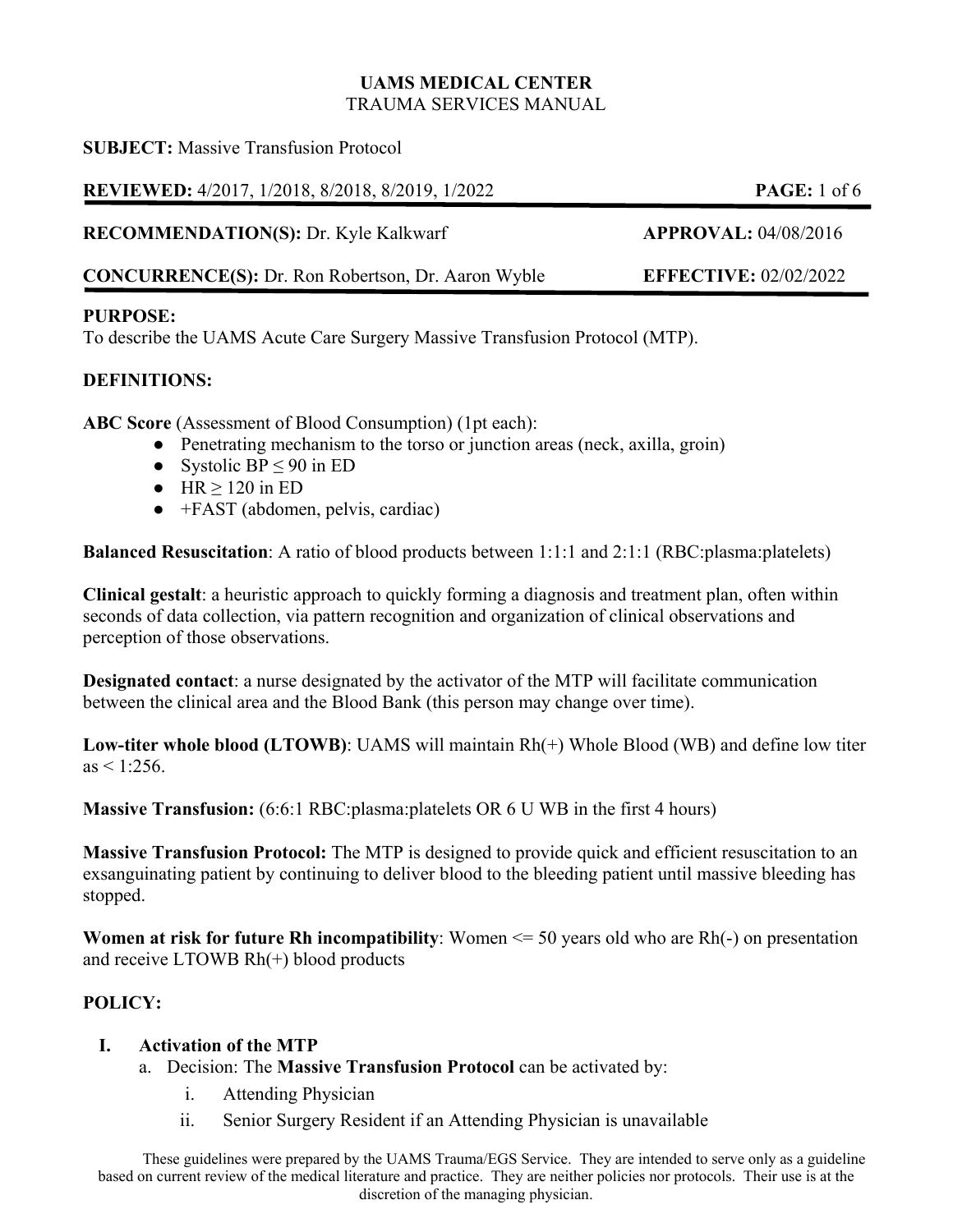### UAMS ACS Massive Transfusion Protocol

- b. Criteria for a Balance Blood Product MTP:
	- i. **ABC Score** >=2 (arrival vital signs not based on pre-hospital vitals)
	- ii. Physician **gestalt** that the patient will require a **Massive Transfusion**.
- c. The Trauma Attending may activate a **Whole Blood MTP** based on:
	- i) **ABC Scor**e >=3 (arrival vital signs not based on pre-hospital vitals)
	- ii) Trauma attending **gestalt** with a patient being taken immediately to the OR for noncompressible torso or junctional trauma.
- d. Notification:
	- 1) Upon activating a **massive transfusion protocol**, the Attending Physician (or senior surgery resident) will assign a nurse as the **designated contact** to call the

**Blood Bank Hotline at 686-7007** to inform them that a MTP is being activated.

- i. The following information will be provided to the Blood Bank:
	- i. Destination where the blood products should be delivered (ER, OR, ICU)
	- ii. Tube station to send the blood
	- iii. Name of the patient
		- 1. If a Balance Blood Product MTP is being activated and the patient's name is "unknown," the following designations will be used until the name of the patient appears in the electronic medical record:
			- a. "Male Doe" (if the patient is male or female  $> 50$  y/o)
			- b. "Female Doe" (if the patient is female  $<= 50$  y/o)
		- 2. If a Whole Blood MTP is being activated the Blood Bank will be told the name of the patient and that a "**Whole Blood Activation"** is being activated.
- e. Blood Bank Activation of Hemorrhage Team
	- i. The Blood Bank will activate the Hemorrhage Team when an MTP is activated using the RAVE system. The MTP location will be entered.

### **II. MTP Conduct & Considerations**

- 1. Send a Type and Screen (T&S) and ROTEM immediately before administering any blood products (if circumstances allow). If circumstances require blood to be transfused immediately, the T&S specimen should be obtained as soon as possible.
- 2. Ensure adequate and functioning IV access (preferably  $2 \times 18$  gauge or larger (e.g., RIC, Cordis CVL)).

a.Placement in an upper extremities/internal jugular (IJ)/subclavian is preferred (especially if there is a concern for a thoracoabdominal injury).

b. An arterial line should also be placed as soon as possible for more accurate and timely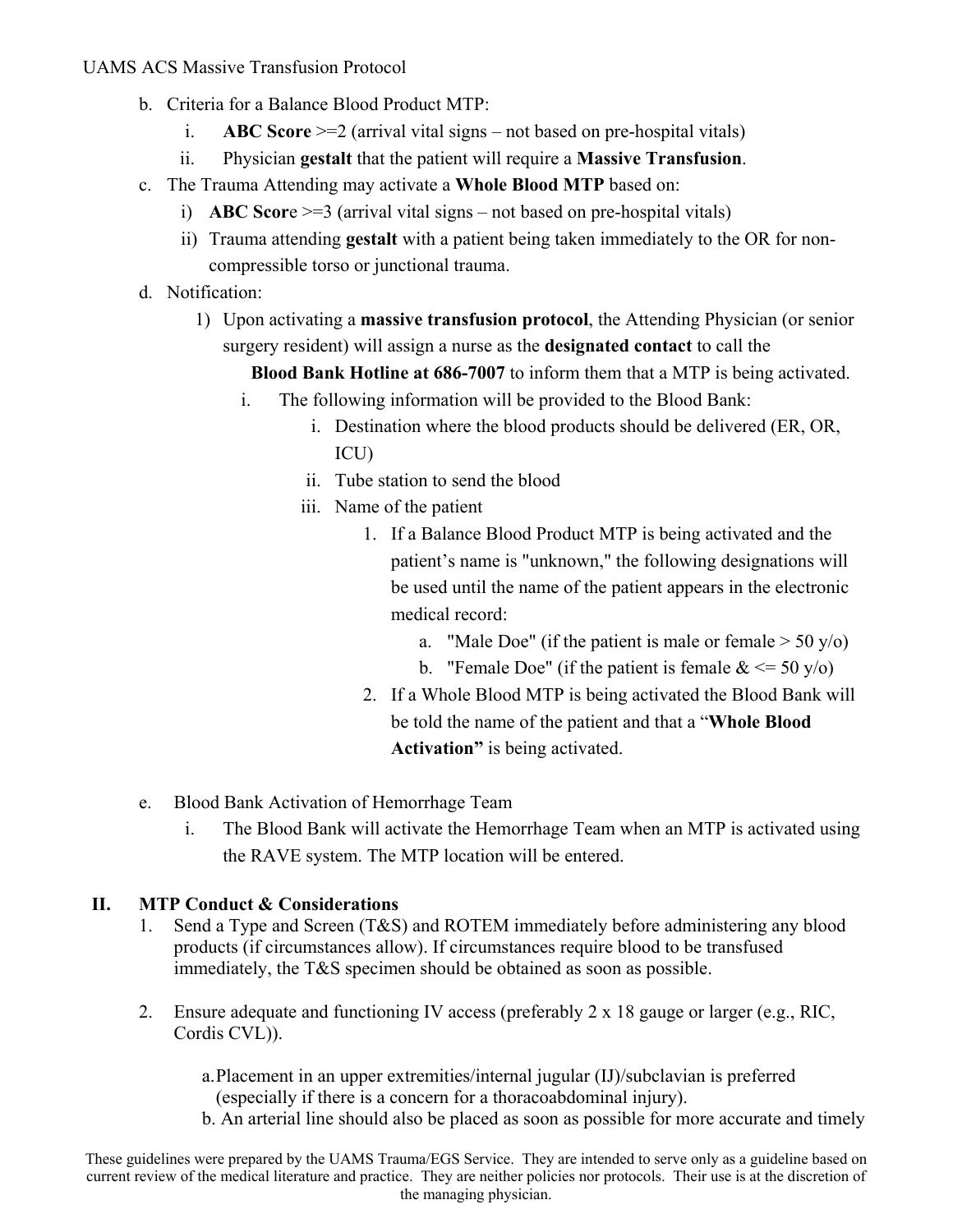#### UAMS ACS Massive Transfusion Protocol

blood pressure monitoring.

- 3. Infuse whole blood or **Balanced Resuscitation** to maintain systolic blood pressure ~75-85 mmHg.
	- a. If concern for severe traumatic brain injury (TBI):
		- 1. MAP  $>= 60$  mmHg is suggested.
		- 2. Avoid albumin and hyponatremic fluids (e.g., lactated ringers, ½ NS).
	- b. Each 1:1:1 MTP megapack is 6 units RBCs, 6 units Plasma, and 1 apheresis Platelet (equivalent to a pool of 6 units of whole blood derived platelets).
- 4. When available, platelets should be administered first through a separate i.v. (not through a rapid infuser such as Belmont® Rapid Infuse, 3M Ranger®). RBCs and plasma may be given at the same time, through the same IV. Whole blood can be given through a rapid infuser.
- 5. Type-compatible blood should be administered as soon as it is available.
- 6. Keep the patient warm  $(>=36^{\circ} \text{ C})$  by removing wet clothing, covering them with warm blankets, using a fluid warmer (Belmont® Rapid Infuse, 3M Ranger®) or Bair Hugger®, maintaining a warm room, or using other techniques to prevent hypothermia.
- 7. Administer calcium gluconate, 3 grams (or calcium chloride 1 gram through CVL), with each MTP megapack (6:6:1 balanced resuscitation or 4 units WB).
- 8. Consider beginning a vasopressin infusion to reduce the volume of required blood transfusions. The vasopressin infusion consists of:
	- a. Initial: 4 IU bolus
	- b. Followed by: AVP infusion titrated from 0 to 0.04 U/min for 48 hours to maintain a  $MAP \sim 65mmHg$
- 9. ROTEM:
	- a. On arrival: should be checked approximately 30-60 min after arrival to look for hyperfibrinolysis (EXTEM ML >15%). If the patient is in hyperfibrinolysis, 2g of TXA should be administered over 10 min.
	- b. When bleeding has slowed: should be checked to look for component deficiencies, especially for Cryoprecipitate, which are not included in the MTP.
- 10. When a Whole Blood MTP is administered:
	- a.A maximum of 8 units (4 from ED Blood Safe + 4 from Blood Bank via tube system) of **LTOWB** can be transfused per patient. Because of limited supply, this resource should be limited to patients who are believed to be actively exsanguinating.
	- b. After 8 units for a patient or no remaining product in hospital, the MTP will automatically transition to balanced blood product resuscitation approximating WB (1:1:1 of RBC:plasma:platelets+/-cryo).
	- c. WB Transfusion Monitoring: Patients who receive whole blood will be identified in the UAMS trauma registry to allow for outcomes measuring.
	- d. When Rh(+) **LTOWB** is transfused to women at risk for future Rh incompatibility: When  $Rh(-)$  women who are  $\leq 50$  years old are given  $Rh+LTOWB$ , the patient will

These guidelines were prepared by the UAMS Trauma/EGS Service. They are intended to serve only as a guideline based on current review of the medical literature and practice. They are neither policies nor protocols. Their use is at the discretion of the managing physician.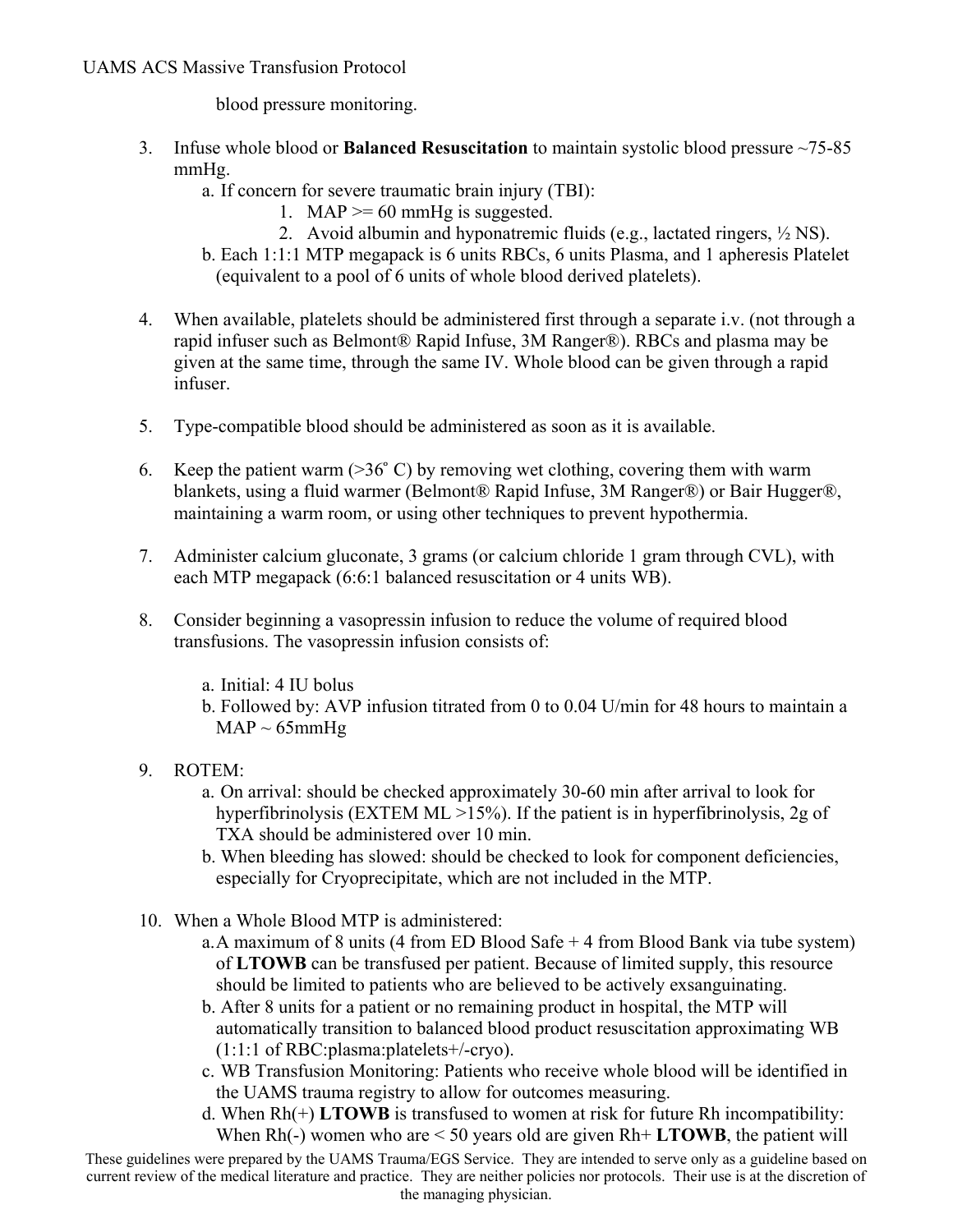be notified and given a card to provide to their obstetrician in the event of future pregnancies. This is to notify the patient of potential risk to fetuses through Rh incompatibility.

### III. MTP Administration:

- 1. MTP activation will result in Blood Bank personnel sending one (1) megapack (6:6:1 of RBC:Plasma:Platelets) to be transfused. Call the blood bank for each additional megapack.
- 2. Upon activation of this protocol, the Blood Bank personnel will notify the appropriate pathology personnel if problems are identified during the **massive transfusion protocol**.
- 3. Blood products will be delivered by a pneumatic tube system using the secure transaction procedure to the location and tube station specified at the time of activation of the MTP. Any change in location of the patient will require a verbal update by the **designated contact** person to the Blood Bank of the new patient location.
- 4. A **Massive Transfusion Protocol** Worksheet may be used to document the administration of blood and blood products during the MTP. Stickers from each unit should be applied to the worksheet to keep track of the status of products administered to the patient.
- 5. The protocol should be discontinued as soon as clinically appropriate, and the Blood Bank should be notified of the termination of the **massive transfusion** by calling 686-7007.

## IV. Blood Buggy

A secondary goal of the MTP is to minimize the wastage of blood products. The following procedures are designed to assist in meeting this goal.

- 1. The Blood Buggy is a portable refrigeration unit certified to hold blood products for a maximum of 12 hours while maintaining appropriate storage conditions including temperature. UAMS has two Blood Buggies kept in the OR and one each in the ED, H4, and E5.
- 2. The Blood Buggy shall be kept plugged into a red outlet at all times when not being used for an MTP.
- 3. For patients in the operating room undergoing MTP transfusion, an additional circulator will be provided, as available, to help manage the MTP. This nurse's primary responsibility will be to act as the **designated contact** person with the Blood Bank and facilitate the receipt of blood products.
- 4. Upon activation of an MTP in the OR or Interventional Radiology (IR), the first mega pack will be delivered to the tube station in the OR and transferred to the Blood Buggy. RBC and plasma will be placed inside the refrigerated unit; platelets will be placed in the platelet tray. Because cryoprecipitate will only be sent by the Blood Bank when ordered, it should be administrated as soon as it arrives.
- 5. The Blood Buggy will be moved with the patient to the OR or IR and placed in its designated location. After that, all blood products will be transferred directly from the tube station to the Blood Buggy, typically by the **designated contact** person.

These guidelines were prepared by the UAMS Trauma/EGS Service. They are intended to serve only as a guideline based on current review of the medical literature and practice. They are neither policies nor protocols. Their use is at the discretion of the managing physician.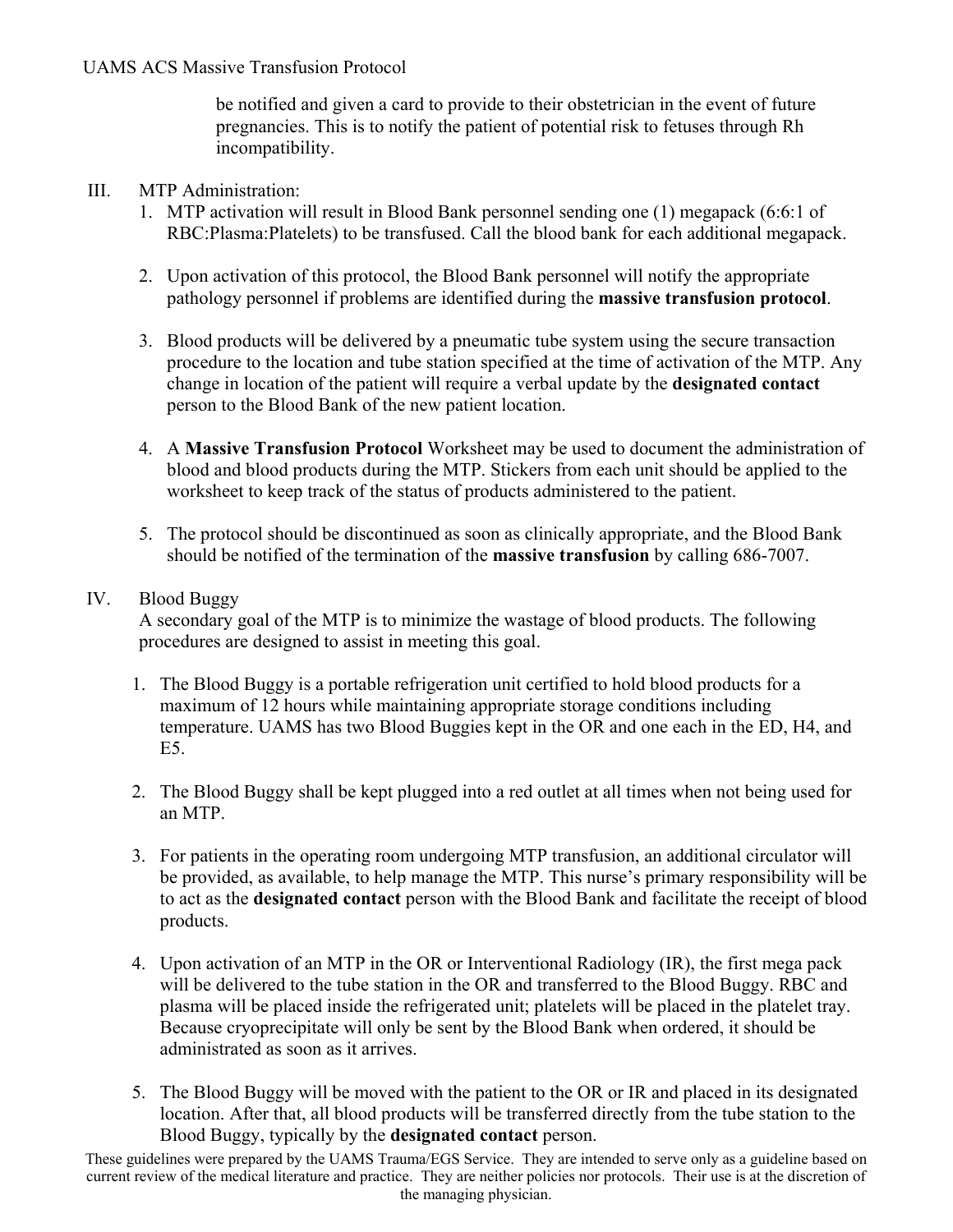- 6. If the patient moves from the OR to the ICU or IR before completing the MTP, the Blood Buggy will travel to the new patient location..
	- a. If the patient goes to IR, the circulating nurse will transition the role of the **designated contact** person to an assigned individual who will run back and forth between the OR tube station and IR.
	- b. If the patient goes to ICU, the circulating nurse will transition the role of the **designated contact** person to the ICU nurse and take the H4 Blood Buggy back to the OR.
- 7. After the MTP has concluded, the **designated contact** person will notify the Blood Bank of the termination of the MTP. The **designated contact** person will ensure that all non-transfused blood products are appropriately stored in the Blood Buggy. Platelets will be placed in the platelet tray.
- 8. The Blood Buggy and the **Massive Transfusion Protocol** Tracking Form will be taken to the Blood Bank as soon as possible, even if the Blood Buggy is empty. The emptied Blood Buggy will undergo quality assurance before it is returned to the OR, ED, H4, or E5 as appropriate and plugged in for future use.

# **References:**

- Nunez TC, Voskresensky IV, Dossett LA, Shinall R, Dutton WD, Cotton BA. Early prediction of massive transfusion in trauma: simple as ABC (assessment of blood consumption)?. Journal of Trauma and Acute Care Surgery. 2009 Feb 1;66(2):346-52.
- Olldashi F, Kerçi M, Zhurda T, Ruçi K, Banushi A, Traverso MS, Jiménez J, Balbi J, Dellera C, Svampa S, Quintana G. Effects of tranexamic acid on death, vascular occlusive events, and blood transfusion in trauma patients with significant haemorrhage (CRASH-2): a randomised, placebo-controlled trial. The Lancet. 2010;376(9734):23-32.
- Schöchl H, Cotton B, Inaba K, Nienaber U, Fischer H, Voelckel W, Solomon C. FIBTEM provides early prediction of massive transfusion in trauma. Critical Care. 2011 Dec 1;15(6):R265.
- Crash-2 Collaborators. The importance of early treatment with tranexamic acid in bleeding trauma patients: an exploratory analysis of the CRASH-2 randomised controlled trial. The Lancet. 2011 Mar 26;377(9771):1096-101.
- Holcomb JB, Minei KM, Scerbo ML, Radwan ZA, Wade CE, Kozar RA, Gill BS, Albarado R, McNutt MK, Khan S, Adams PR, McCarthy JJ, and Cotton BA. Admission Rapid Thromboelastography Can Replace Conventional Coagulation Tests in the Emergency Department. Annals of Surgery. 2012; Volume 00, Number 00, 1-11.
- Cotton BA, Harvin JA, Kostousouv V, Minei KM, Radwan ZA, Schochl H, Wade CE, Holcomb JB, and Matijevic N. Hyperfibrinolysis at Admission is an Uncommon but Highly Lethal Event Associated with Schock and Prehospital Fluid Administration. Journal of Trauma and Acute Care Surgery. 2012; 73(2): 365-370.
- Johansson PI, Stensballe J, Oliveri R, Wade CE, Ostrowski SR, Holcomb JB. How I treat patients with massive hemorrhage. Blood. 2014 Nov 13;124(20):3052-8.
- Pommerening MJ, Goodman MD, Holcomb JB, Wade CE, Fox EE, del Junco DJ, Brasel KJ, Bulger EM, Cohen MJ, Alarcon LH, Schreiber MA. Clinical gestalt and the prediction of massive transfusion after trauma. Injury. 2015 May 1;46(5):807-13.
- Holcomb JB, Tilley BC, Baraniuk S, Fox EE, Wade CE, Podbielski JM, del Junco DJ, Brasel KJ, Bulger EM, Callcut RA, Cohen MJ. Transfusion of plasma, platelets, and red blood cells in a 1: 1: 1 vs a 1: 1: 2

These guidelines were prepared by the UAMS Trauma/EGS Service. They are intended to serve only as a guideline based on current review of the medical literature and practice. They are neither policies nor protocols. Their use is at the discretion of the managing physician.